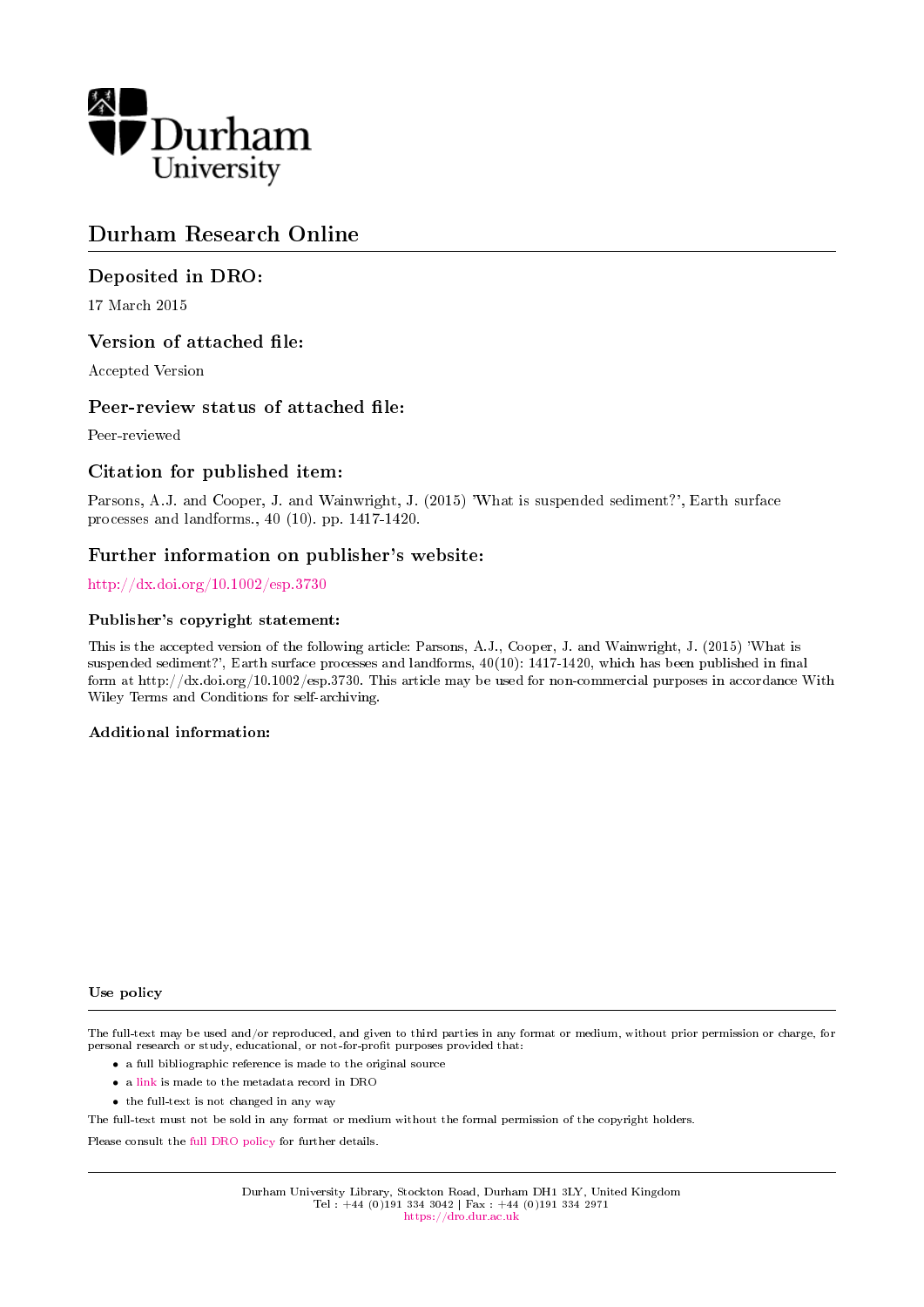# **What is suspended sediment?**

Anthony John Parsons (Corresponding Author) - University of Sheffield

Geography, Winter Street

Sheffield, S10 2TN

United Kingdom

Phone: 0114 222 7952

Fax: 0114 279 7912

- a.j.parsons@sheffield.ac.uk

James Cooper

- University of Liverpool

School of Environmental Sciences

Chatham Street, Liverpool

L69 7ZT United Kingdom

- james.cooper@liverpool.ac.uk

John Wainwright

- University of Durham

Geography

Science Laboratories

Durham, DH13LE United Kingdom

- John.Wainwright@durham.ac.uk

This article has been accepted for publication and undergone full peer review but has not been through the copyediting, typesetting, pagination and proofreading process, which may lead to differences between this version and the Version of Record. Please cite this article as doi: 10.1002/esp.3730

This article is protected by copyright. All rights reserved.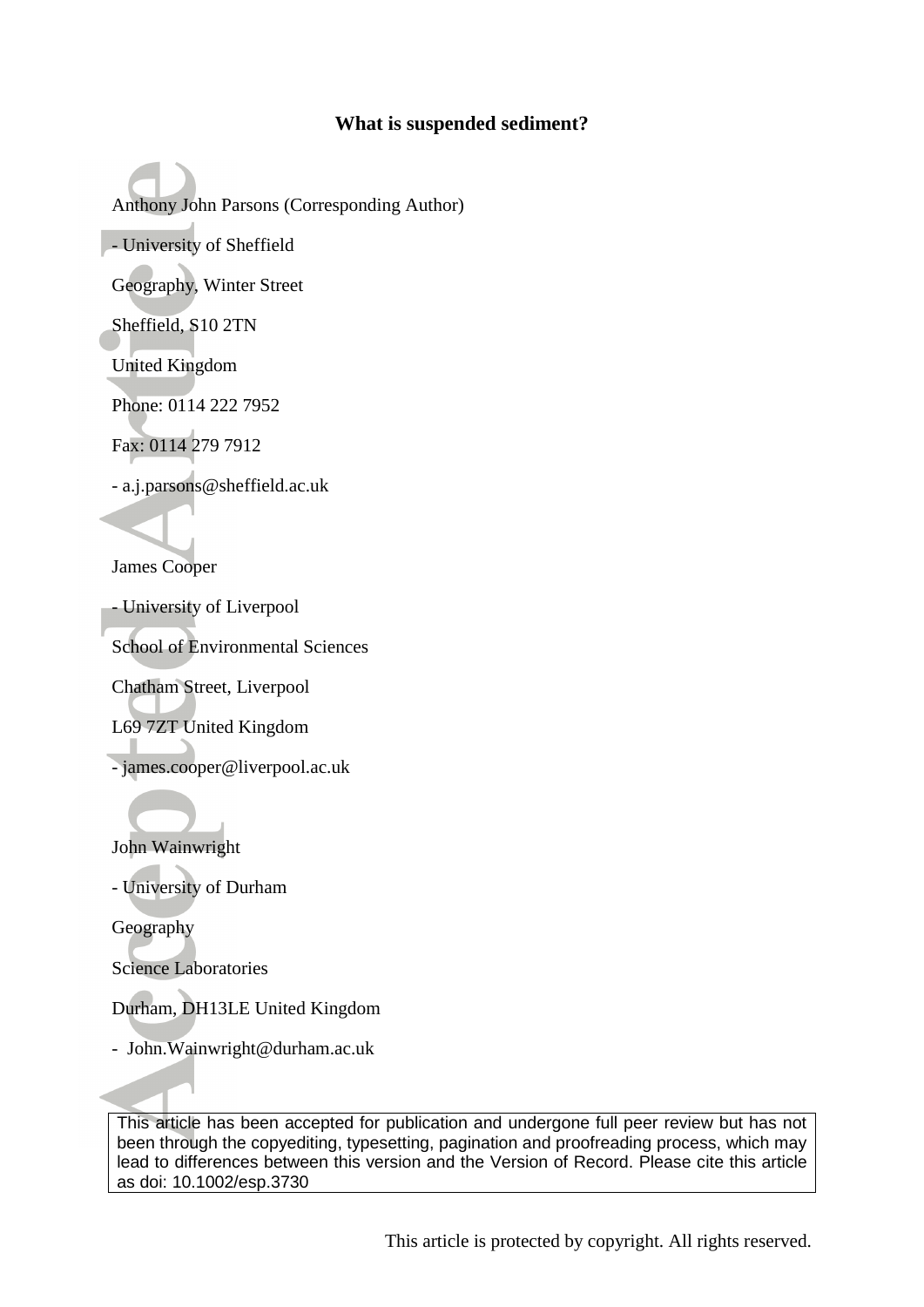Suspended sediment is conventionally regarded as that sediment transported by a fluid that it is fine enough for turbulent eddies to outweigh settling of the particles through the fluid. In rivers, this load is generally divided into suspended bed material and finer material introduced into the flow (particularly during storm runoff), termed the wash load (Figure 1). In the field of aeolian sediment transport, suspended sediment is simply classified based on residence time in the atmosphere (Tsoar and Pye, 1987; Figure 2). Any such classifications, however, are secondary to the fundamental understanding of the mechanism by which suspension is achieved. Early work in the fluvial field (for a review see Graf (1971), and for the development of these ideas see Clifford (2008)) attributed suspension to turbulence, and led to the notion of a critical threshold for maintaining sediment in suspension. Specifically, this threshold was applied to the manner of transport of material entrained by the fluid from its bed, but in principle applies equally to the maintenance in suspension of material introduced into the fluid, for example by storm runoff into a river. Based upon qualitative reasoning from photographs (Prandtl, 1952), Bagnold (1966) postulated that sediment is maintained in suspension as a result of an asymmetry between upward and downward velocity components of shear turbulence that gives rise to a residual upward momentum flux. He argued that it is this residual upward momentum flux that resists the tendency of the particle to fall under gravity and supports the mass of suspended sediment. He further argued that, since the movement of suspended sediment is unopposed, it travels with the same velocity as the fluid in which it is suspended.

The critical condition for sediment of a particular size being maintained in suspension by a given fluid flow – expressed as the critical shear velocity – has been the subject of considerable research in the fluvial literature but rather less so in the aeolian literature. The research has led to a variety of values for this critical condition (Figure 3). While for siltsized grains composed of quartz the differences are very small, for sand-sized grains the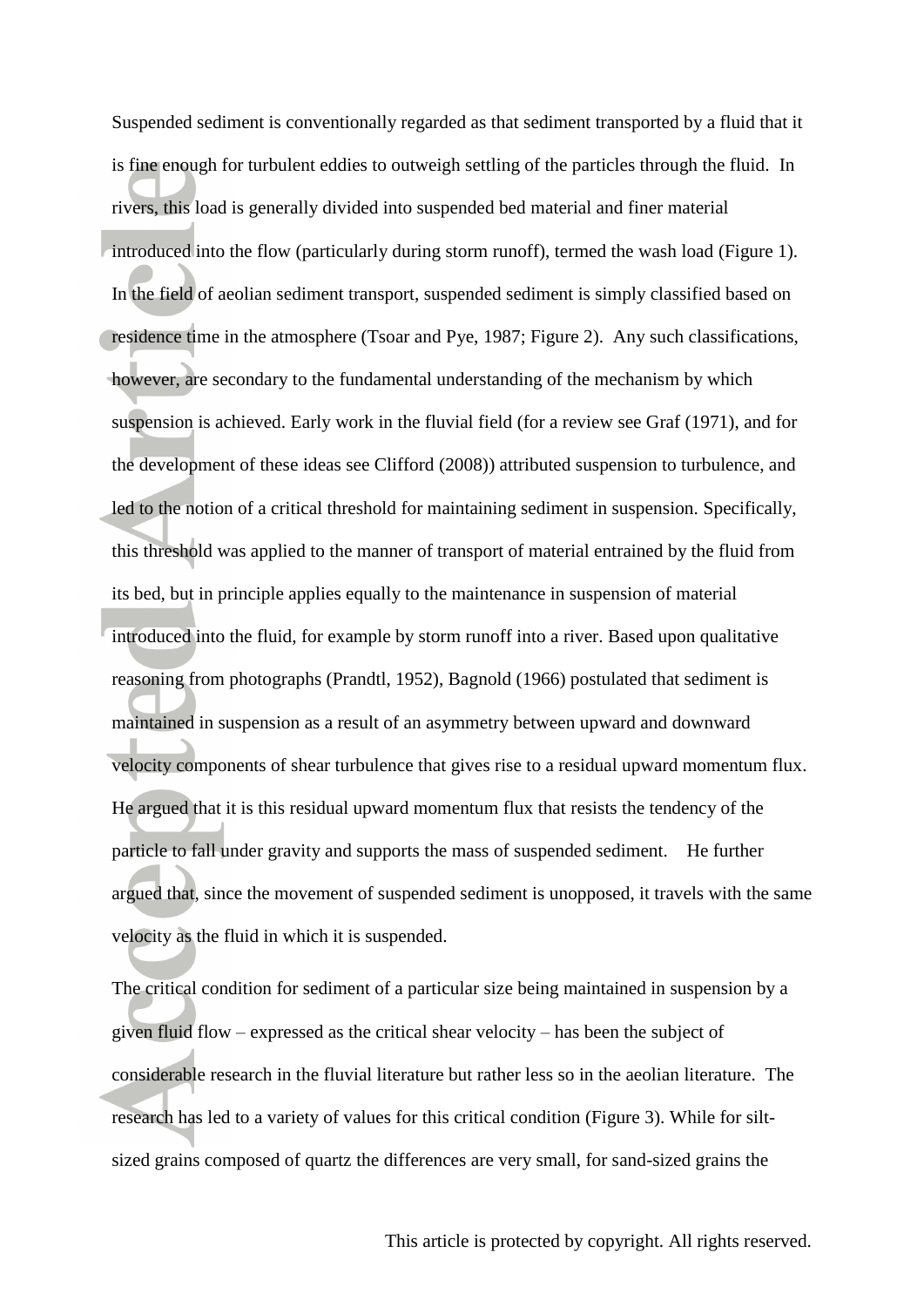differences in critical shear velocity range over an order of magnitude. Despite their numerical differences, however, all of these calculations for the critical conditions share a common characteristic: that they are based upon some ratio between a critical value of the time-averaged shear velocity  $u_{\infty}$  (m s<sup>-1</sup>) and a time-averaged downward particle velocity that is assumed to be equal to its settling velocity  $w_s$  (m s<sup>-1</sup>). The reasoning behind this assumption is that the fluid flowing around a bed particle induces a drag that is comparable to the resistance exerted by the fluid on a suspended particle as it settles. The use of  $u_{*c}$  rather than the residual upward velocity component of shear turbulence for defining the critical conditions is justified by the fact that the latter varies with the former (Bagnold, 1966). In consequence, these equations predict that so long as the dimensionless critical threshold  $u *_{c}/w_{c}$  exceeds a critical value (*k*), under steady flow the sediment will remain in suspension. In the field of aeolian sediment transport, Owen (1964) proposed that the ratio of shear velocity to the particle's weight could be used as the upper limit for parabolic saltation trajectories of particles in wind. Bagnold (1966) tested the ratio  $u *_{c}/w_{c}$  for the critical conditions for suspension of particles by wind, and argued that the observed minimum size of dune sand provided support for the argument. Cooke *et al*. (1993) define *k* as equal to 1 for aeolian suspension. The situation for suspended sediment transport in air is further complicated by the greater range of particle densities that result from the greater degree of particle aggregation in air than water.

Research on both turbulence structures and the interactions between suspended sediment and bedforms in rivers has shown a more complex story. Coherent turbulent flow structures, such as eddy-like, macro-turbulent structures (Roy *et al*., 2004) and smaller-scale bursting events such as sweeps and ejections (Grass, 1971), reveal a two-way vertical exchange of fluid momentum between the sediment bed and the water surface. The advection and propagation of these turbulent flow structures results in this exchange being intermittent, of short duration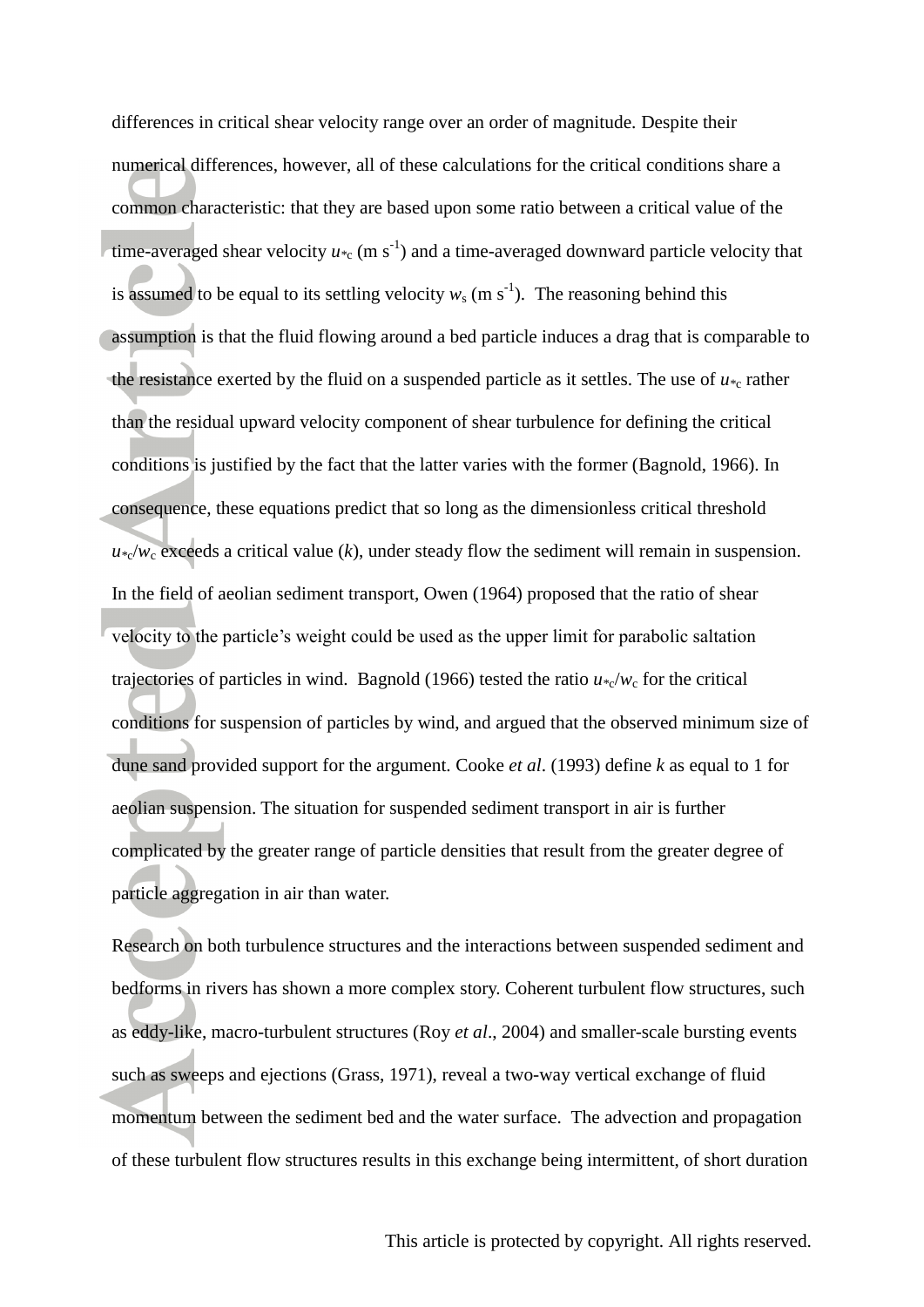and high magnitude (Willmarth and Lu, 1972). Thus the movement of suspended particles is strongly governed by the dynamics of these structures (Clifford *et al.*, 1993; Nezu and Nakagawa, 1993; Ashworth *et al.*, 1996; Niño and García, 1996; Nikora and Goring, 2002; Cuthbertson and Ervine, 2007). Suspended particles are driven both towards and away from the bed by these coherent flow structures, often expressed at the water surface as "kolks" or "boils". These periodic motions can cause order-of-magnitude variations in apparent suspended sediment concentration and are thought to be responsible for much of the vertical mixing in rivers (Lapointe, 1992; Kostaschuck and Church, 1993; Thorne *et al*., 1996; Babakaiff and Hickin, 1996). Turbulence is responsible not only for the travel of suspended particles but also their entrainment and subsequent deposition (e.g. Bai *et al*., 2013). Thus the latter are not simply a function of the ratio between time-averaged shear velocity and settling velocity, as often assumed by earlier work. The further implication is that if turbulence causes suspended sediment to be repeatedly deposited and re-entrained then the sediment spends periods of time on the bed awaiting re-entrainment. Consequently, it has a virtual velocity that is less than the velocity of the transporting medium.

This body of research indicates that suspended sediment neither travels with the same velocity as the flow in which it is suspended (Breugem, 2012), nor is it likely to remain in suspension in perpetuity, even under conditions of steady flow or in unsteady flow the where dimensionless critical value of *k* is permanently exceeded. Rather, like bedload (e.g. Hassan *et al*., 1991; Ferguson and Wathern, 1998), it travels in a series of hops, and is repeatedly deposited on the bed where it remains until it is re-entrained. Is there, therefore, a qualitative difference between suspended and saltating sediment, or is it just a quantitative difference in the size of the jump length and the frequency of re-entrainment? Van Rijn (1984) would appear to argue in favour of the latter definition inasmuch as he defined suspended sediment as that which does not touch the bottom for a streamwise distance of least one hundred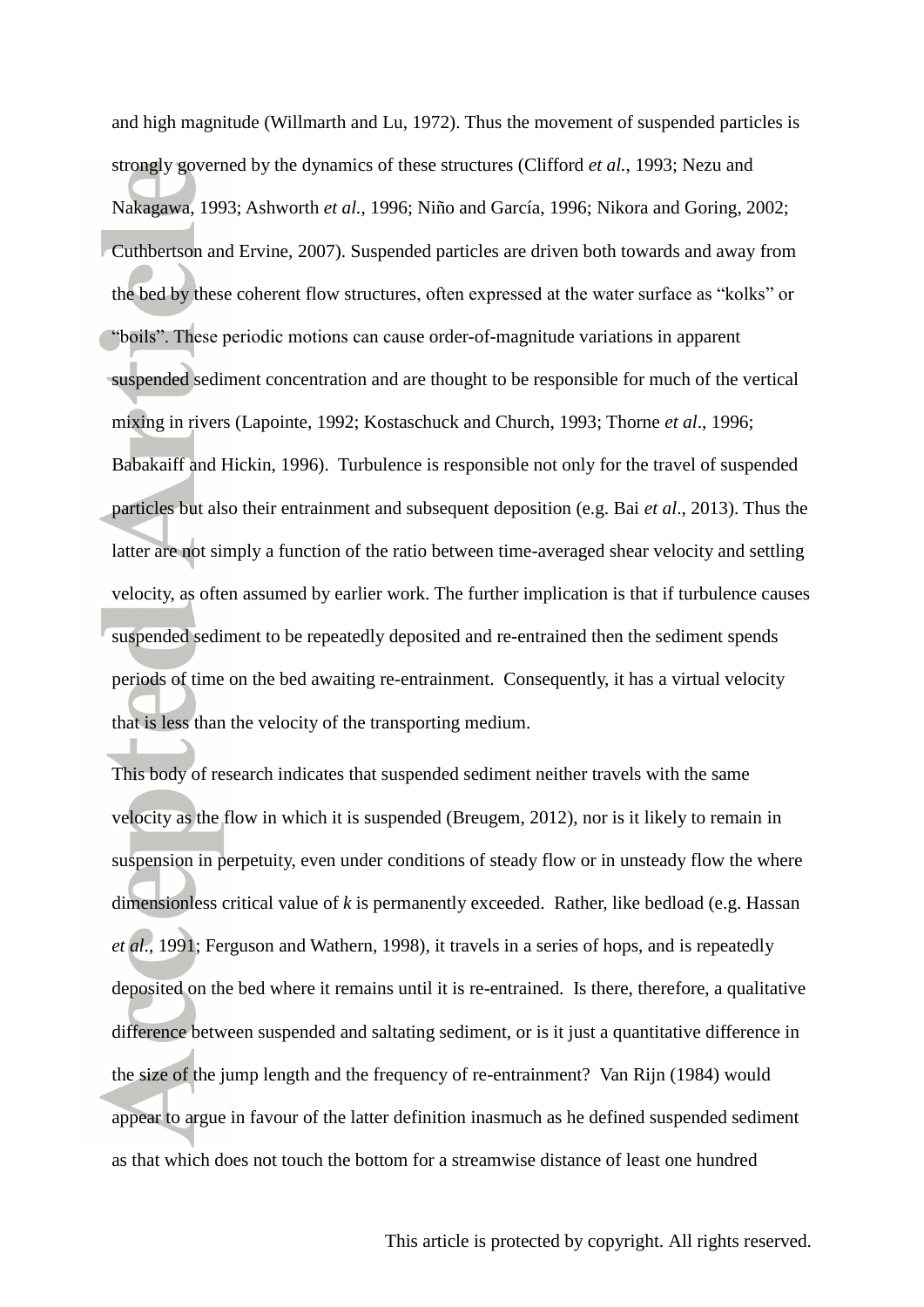particle diameters. Graf (1998: 384) begins the section on suspended-load transport with "transport of sediments in suspension is the mode of transport where the solid particles displace themselves by making large jumps, but remain (occasionally) in contact with the bed load and also with the bed". Van Rijn's definition has been frequently used since it was first introduced but as Niño *et al*. (2003: 250) note "… the definition of the precise threshold level has only statistical significance. Actually, there is a transition range of increasing values of the shear stress in which the frequency of the entrainment events, and the number of particles entrained by those events, increases from a negligible value to a large value". Graf's (1998) depiction of the path of suspended bed material (Figure 1) shows remarkable similarity to that of saltation in the aeolian literature in which there is also a recognition that the boundary between saltation and suspension is far from clear (Nickling and McKenna Neuman, 2009), and the term "modified saltation" has been used to denote the trajectories of saltating particles that are affected by turbulence (Tsoar and Pye, 1987, Figure 2). We would argue, therefore, that there is no inherent physical difference between so-called suspended sediment and bedload or saltating load, and that, in reality, all sediment transport lies along a continuum of hop lengths and virtual velocities. It is our contention that the distinction of suspension as a separate class of sediment transport is both arbitrary and an unhelpful anthropocentric artefact; and to an extent is one that has come about because of measurement techniques

If such a position is accepted then our current knowledge of virtual velocities and hop lengths is limited to the coarse end of this continuum. There has been substantial research into the virtual velocity (Hassan *et al*., 1992; Ferguson and Wathen 1998; Haschenburger and Church 1998; Ferguson *et al*., 2002) and hop length (Drake *et al*., 1988; Habersack 2002; Heays *et al*.,2010; Lajeunesse *et al*., 2010; Roseberry *et al*., 2012) of bedload in rivers. Similarly, research on hop lengths (e.g. Nalpanis et al., 1993; Cheng et al., 2006; Zhang et al., 2007)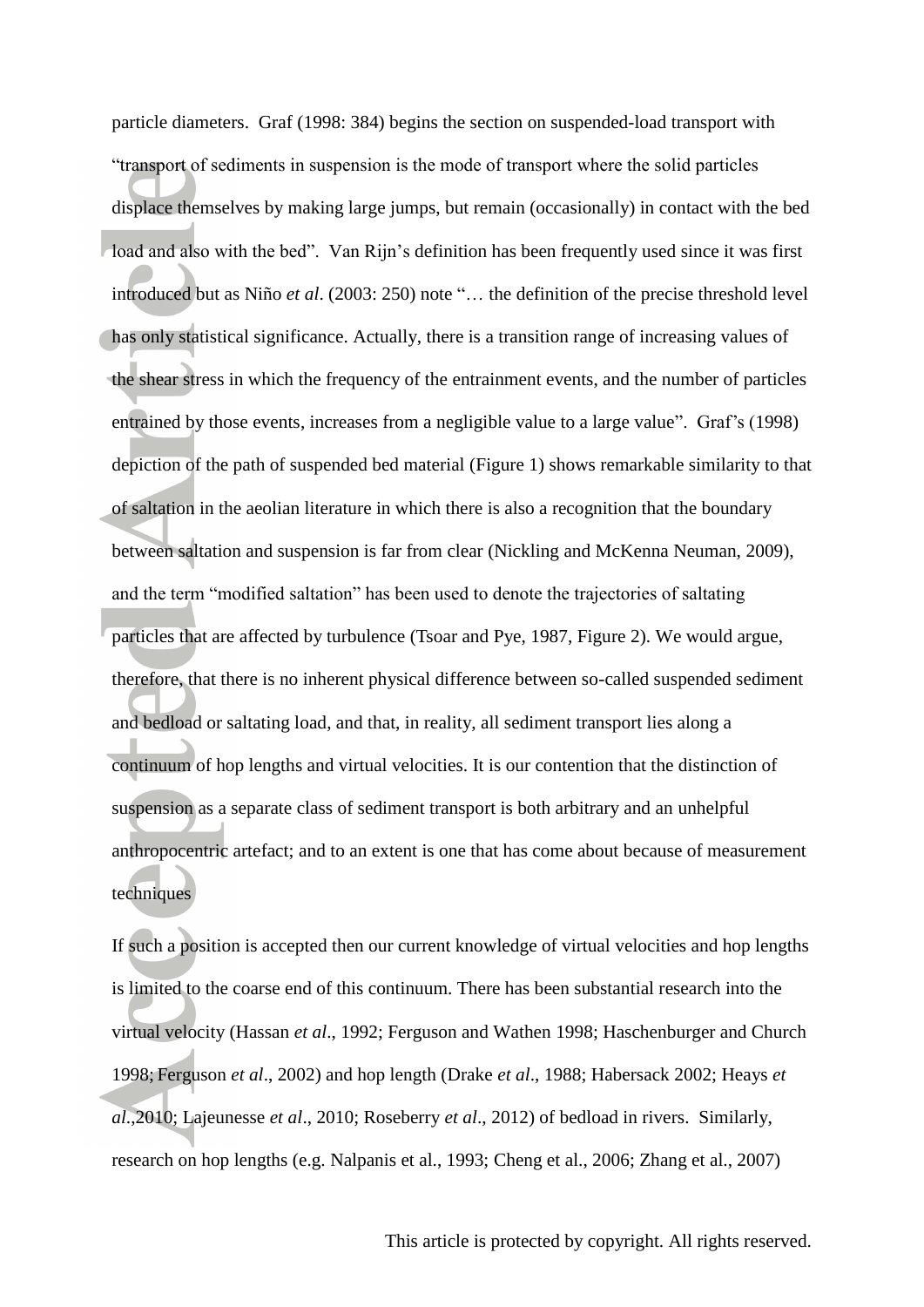and velocities (e.g. Rasmussen and Sørensen 2005; Kang et al., 2008a,b) of saltating particles in air is well established. However, because neither concept has been thought relevant to socalled suspended sediment, details of how fast suspended sediment moves in relation to the velocity of flow, either as virtual velocity including the periods of rest on the bed or as actual velocity during movement, is lacking. If we recognize that sediment transport is a continuum and applies to any fluid medium rather than split into different "processes" based on arbitrary thresholds and fluids, then recognizing the continuity will enable development of an holistic approach sediment transport, and thus sediment-transport models that are likely to be viable across a wider range of conditions than hitherto.

# Acknowledgements

We thank Andreas Baas, Jack Gillies, Greg Okin and Giles Wiggs for helpful discussions, and Mike Church, an anonymous reviewer and an associate editor for comments that helped improve this manuscript.

Acce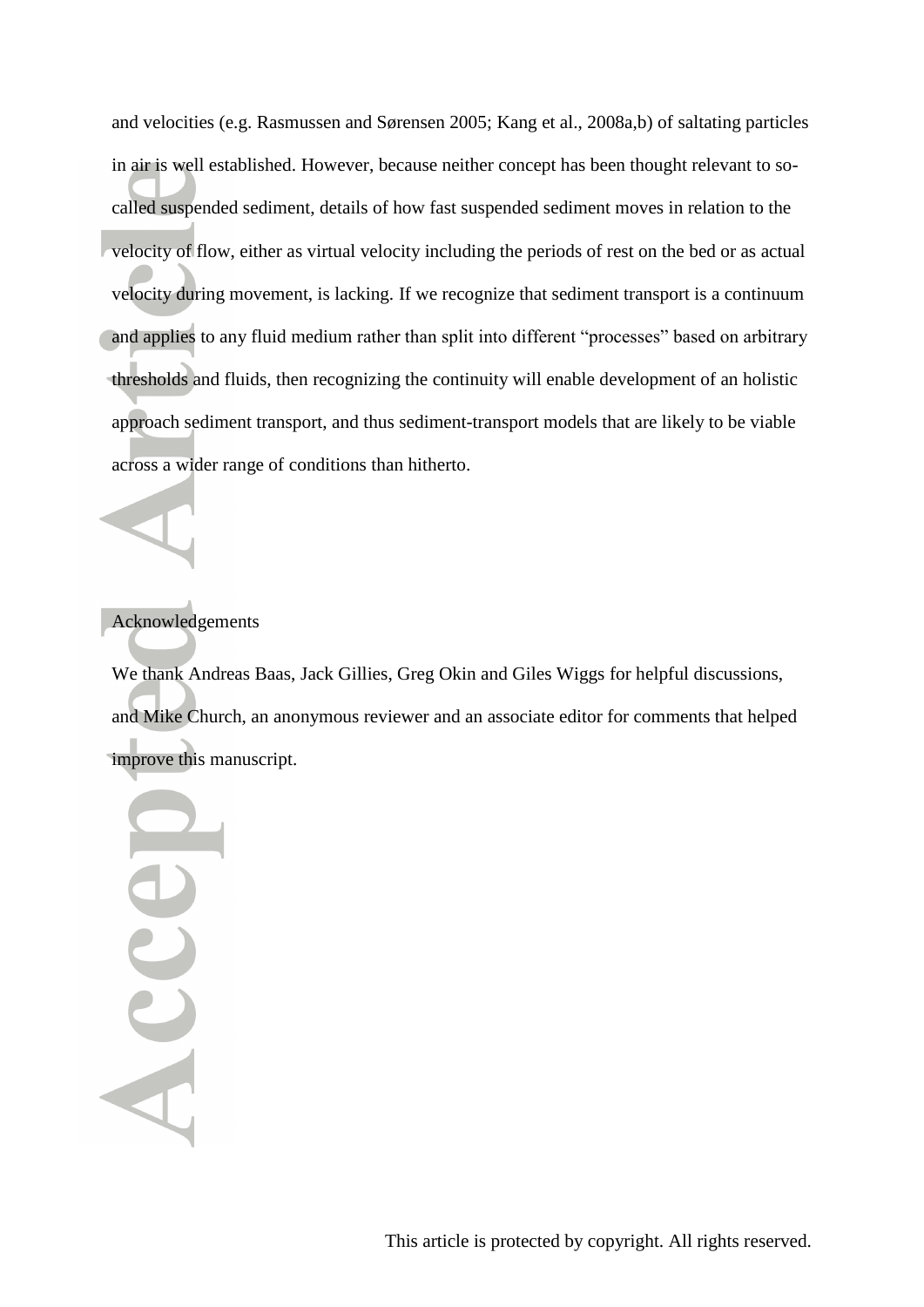### **References**

- Ashworth PJ, Bennett SJ, Best JL, McLelland SJ. 1996. *Coherent Flow Structures in Open Channels*. Chichester, Wiley. 733 p.
- Babakaiff CS. Hickin EJ. 1996. Coherent flow structures in Squamish River Estuary, British Columbia, Canada. In: *Coherent Flow Structures in Open Channels* (Eds P.J. Ashworth, S.J. Bennett, J.L. Best and S.J. McLelland), Chichester, Wiley, pp. 321– 342.
- Bagnold RA. 1966. An approach to the sediment transport problem from general physics. *Professional Paper 422-1*, US Geological Survey.
- Bai J, Fang H, Stoesser T. 2013. Transport and deposition of fine sediment in open channels with different aspect ratios. *Earth Surface Processes and Landforms* **38**: 591-600.
- Breugem WA. 2012. Transport of suspended particles in turbulent open channel flow. *PhD Thesis*, Technical University of Delft.
- Cheng H, Zou X-Y, Zhang C-L. 2006. Probability distribution functions for the initial liftoff velocities of saltating sand grains in air, *Journal of Geophysical Res*earch **111**: D22205, doi:10.1029/2006JD007069.
- Cheng N-S. 2008. Comparison of settling-velocity-based formulas for threshold of sediment motion. *Journal of Hydraulic Engineering*, *ASCE* **134**:1136-1141, doi: 10.1061/(ASCE)0733-9429(2008)134:8(1136).

Chorley RJ, Schumm SA, Sugden DE. 1984. *Geomorphology*. Methuen: London.

- Clifford NJ. 2008. River Channel Processes and Forms. In: *The History of the Study of Landforms Volume 4*. (Eds T.P. Burt, R.J. Chorley, D. Brunsden, N.J. Cox and A.S. Goudie), London, The Geological Society, pp.217-324.
- Clifford NJ, French JR, Hardisty J. 1993. *Turbulence, Perspectives on Flow and Sediment Transport*. John Wiley and Sons: New York. 360 p.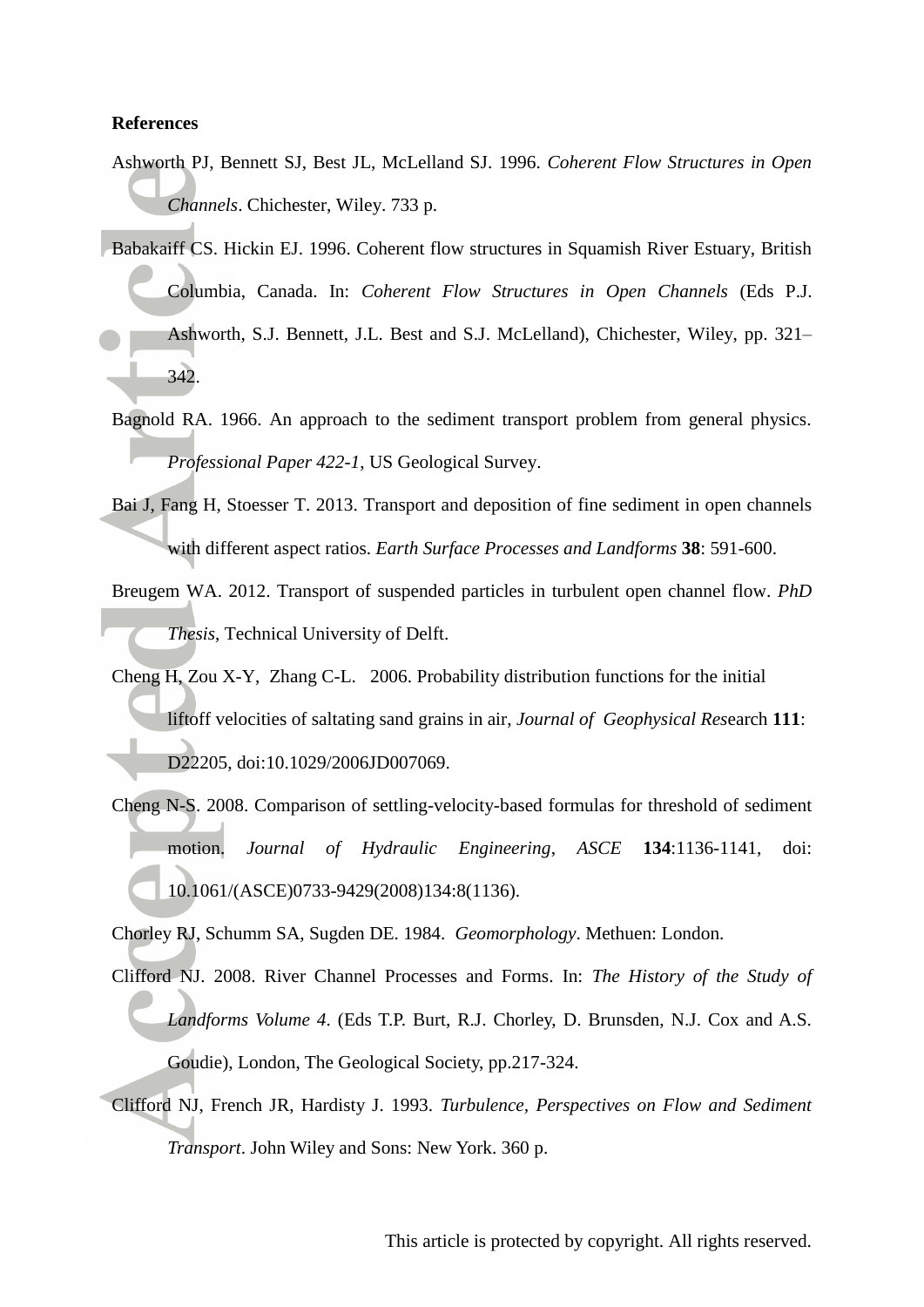- Cooke RU, Warren A, Goudie, AS. 1993. *Desert Geomorphology*, London, UCL Press. 526pp.
- Cuthbertson A, Ervine D. 2007, Experimental Study of Fine Sand Particle Settling in Turbulent Open Channel Flows over Rough Porous Beds. *Journal of Hydraulic Engineering, ASCE* **133**: 905–916.
- Drake TG, Shreve RL, Dietrich WE, Whiting PJ, Leopold LB. 1988. Bedload transport of fine gravel observed by motion-picture photography. *Journal of Fluid Mechanics.* **192**: 193-217.
- Egiazaroff IV. 1965. Calculation of nonuniform sediment concentrations. *Journal of Hydraulics Division ASCE*, **91(HY4)**: 225-247.

Engelund F. 1965. A criterion for the occurrence of suspended load. *La Houille Blanche* **8**: 7.

- Engelund F, Fredsoe J. 1982. Sediment ripples and dunes. *Annual Review of Fluid Mechanics* **14**: 13–37.
- Ferguson RI, Wathen SJ. 1998., Tracer-pebble movement along a concave river profile: virtual velocity in relation to grain size and shear stress. *Water Resources Research* **34**: 2031-2038.
- Ferguson RI, Bloomer DJ, Hoey TB, and Werritty A. 2002. Mobility of river tracer pebbles over different timescales. *Water Resources Research*, **38**: 1045, 10.1029/2001WR000254.

Graf WH. 1971. *Hydraulics of Sediment Transport*. New York, McGraw-Hill, 513pp.

- Graf WH. in collaboration with M.S. Altinakar 1998, *[Fluvial hydraulics : flow and transport](http://copac.ac.uk/search?title=Fluvial%20hydraulics%20%3A%20flow%20and%20transport%20processes%20in%20channels%20of%20simple%20geometry)  [processes in channels of simple geometry](http://copac.ac.uk/search?title=Fluvial%20hydraulics%20%3A%20flow%20and%20transport%20processes%20in%20channels%20of%20simple%20geometry)*, Chichester, Wiley 681 pp.
- Grass AJ. 1971. Structural features of turbulent flow over smooth and rough boundaries. *Journal of Fluid Mechanics* **50**: 233-255.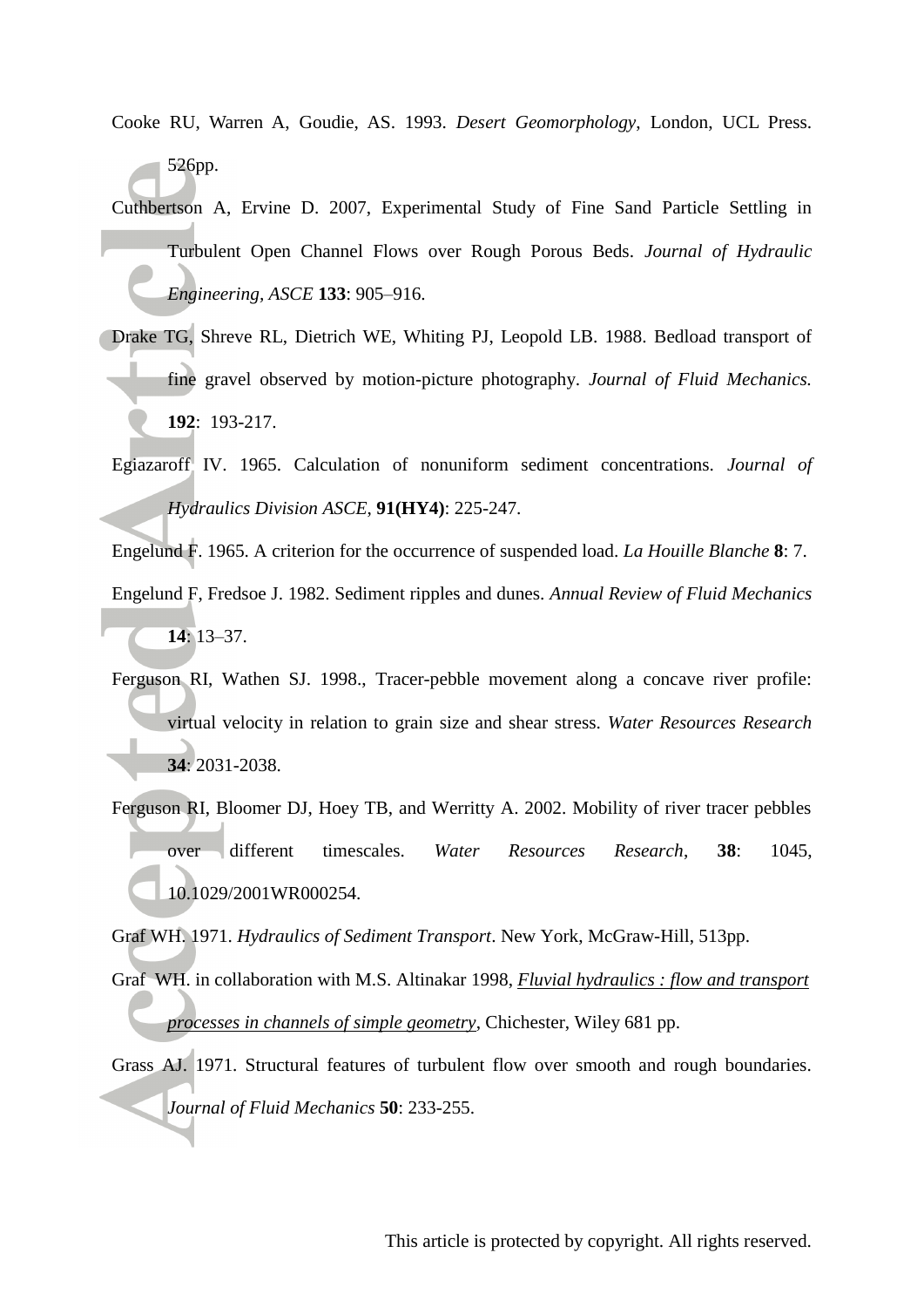Habersack HM. 2002. Use of radio-tracking techniques in bed load transport investigations. *Erosion and Sediment Transport Measurement in Rivers: Technological and Methodological Advances. IAHS Publ.* **283**: 172-180.

- Haschenburger JK, Church M. 1998. Bed material transport estimated from the virtual velocity of sediment. *Earth Surface Processes and Landforms* **23**: 791–808.
- Hassan MA, Church M, Schick AP. 1991. Distance of movement of coarse particles in gravel bed streams. *Water Resources Research* **27**: 503-511.
- Hassan MA, Church M, Ashworth PJ. 1992. Virtual rate and mean distance of travel of individual clasts in gravel-bed channels. *Earth Surface Processes and Landforms* **17**: 617– 627.
- Heays KG, Friedrich H. Melville BW. 2010. Advanced Particle Tracking for Sediment Movement on River Beds: A Laboratory Study. *17th Australasian Fluid Mechanics Conference*, Auckland, New Zealand, 5-9 December 2010.
- Kang LQ, Guo LJ, Gu ZM, Liu DY. 2008a. Wind tunnel experimental investigation of sand velocity in aeolian sand transport*. Geomorphology* **97**: 438–450.
- Kang LQ, Guo LJ, Liu DY. 2008b. Experimental investigation of particle velocity distributions in windblown sand movement. *Science in China Series G: Physics Mechanics and Astronomy* **51**: 986–1000.
- Komar P.D, Clemens KE. 1986. The relationship between a grains settling velocity and threshold of motion under unidirectional currents. *Journal of Sedimentary Petrology* **56**(2): 258-266.
- Kostaschuck R, Church M. 1993. Macroturbulence generated by dunes. *Sedimentary Geology*  **85:** 25–37.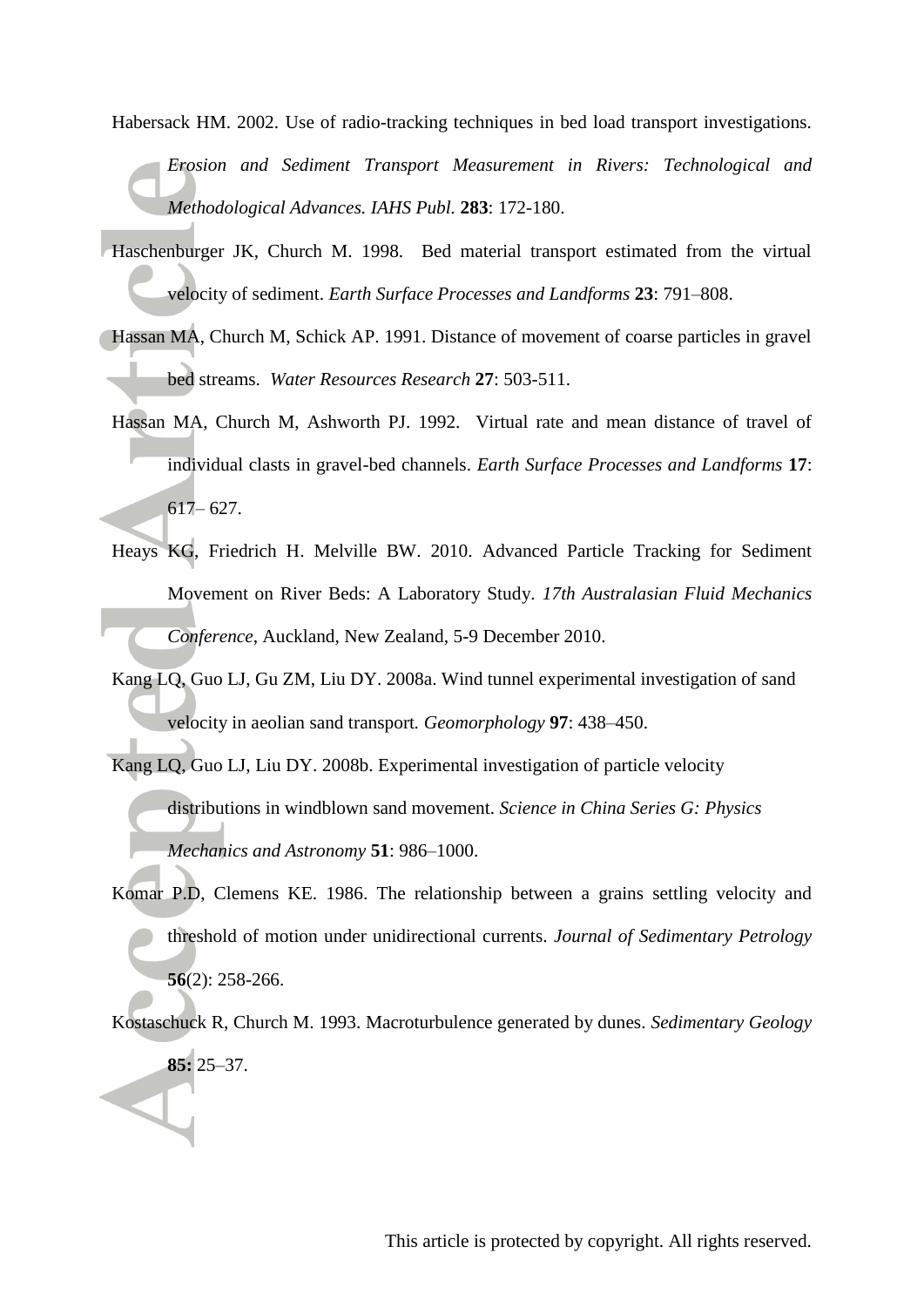- Lajeunesse E, Malverti L, Charru F. 2010. Bed load transport in turbulent flow at the grain scale: Experiments and modelling. *Journal of Geophysical Research* **115**: F04001, doi:10.1029/2009JF001628.
- Lane EW, a Kalinske AA. 1939. The relation of suspended to bed material in rivers. *Transactions of the. American Geophysical Union, Section of Hydrology* 637-641
- Lapointe MF. 1992. Frequency spectra and intermittency of the turbulent suspension process in a sand-bed river. *Sedimentology* **43**: 439–449.
- Middleton GW. 1976. Hydraulic interpretation of sand size distributions. *Geology* **84**: 405- 426.
- Nalpanis P, Hunt JCR, Barrett CF. 1993. Saltating particles over flat beds. *Journal of Fluid Mechanics* **251**: 661-685, doi:10.1017/S0022112093003568
- Nezu I, Nakagawa H. 1993. Turbulence in Open Channel Flows. *IAHR Monograph* A.S. Balkema: Rotterdam.
- Nickling WG, McKenna Neuman C. 2009. Aeolian sediment transport. *In* Parsons AJ, Abrahams AD (eds) *Geomorphology of Desert Environments*, Springer, pp517-555.
- Nikora V, Goring D. 2002. Fluctuations of suspended sediment concentration and turbulent sediment fluxes in an open-channel flow. *Journal of Hydraulic Engineering, ASCE*, **128**: 214–224.
- Niño Y, García M. 1996. Experiments on particle-turbulence interactions in the near wall region of an open channel flow: implications for sediment transport. *Journal of Fluid Mechanics* **326**: 285-319.
- Owen PR. 1964. Saltation of uniform grains in air. *Journal of Fluid Mechanics* **20**: 225-242. Prandtl, L. 1952. *Essentials of Fluid Dynamics*. Blackie & Son: London.
- Rasmussen KR, Sørensen M. 2005. Dynamics of particles in aeolian saltation. *Powders and Grains, vol. 2.* Balkema A.A., Rotterdam, pp. 967–971.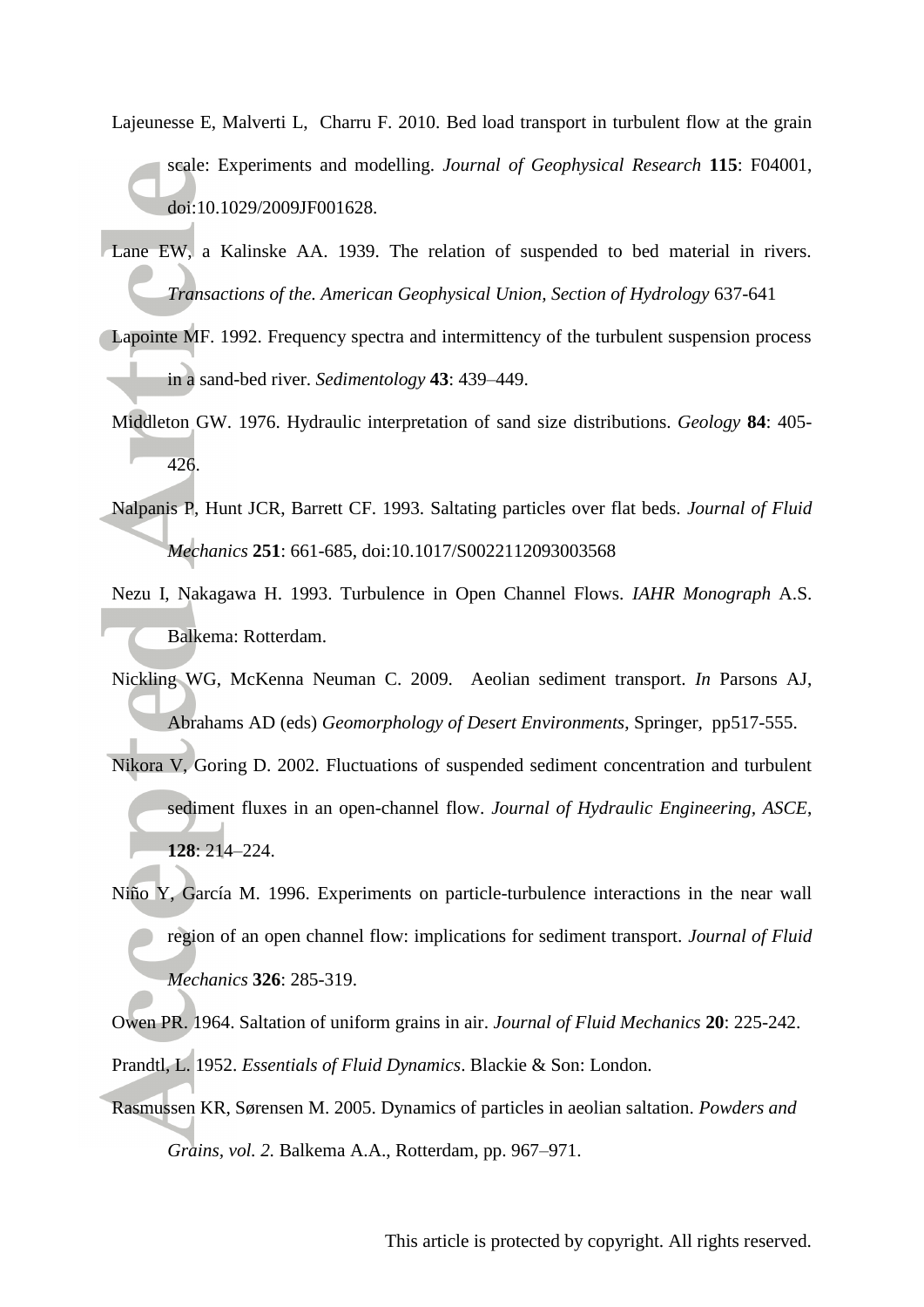- Roseberry JC, Schmeeckle MW, Furbish DJ. 2012. A probabilistic description of the bed load sediment flux: 2. Particle activity and motions. *Journal of Geophysical Research* **117**: F03032, doi:10.1029/2012JF002353.
- Rouse, H., 1937. Modern conceptions of the mechanics of fluid turbulence. *Transactions of the American Society of Civil Engineers* **102:** 463-543.
- Roy AG, Buffin-Bélanger T, Lamarre H, Kirkbride AD. 2004. Size, shape and dynamics of large-scale turbulent flow structures in a gravel-bed river*. Journal of Fluid Mechanics* **500**: 1-27.
- Rubey WW. 1933. Settling velocities of gravel, sand, and silt particles. *American Journal of Science* **25**(148): 325-338.
- Summerfield, MA,Hulton NJ. 1994. Natural controls of fluvial denudation rates in major world drainage basins. *Journal of Geophysical Research 99*: 13871-13883.
- Thorne PD, Hardcastle PJ, Hogg A. 1996. Observations of near-bed suspended sediment turbulence structures using multifrequency acoustic backscattering. *In* Ashworth PJ, Bennett, S, Best J, McLelland SJ (Eds) *Coherent Flow Structures in Open Channels*, Chichester, Wiley, pp343-358.
- Tsoar H, Pye K. 1987. Dust transport and the question of desert loess formation. *Sedimentology* **34**: 139-154.
- Van Rijn LC. 1984., Sediment transport part II: suspended load transport. *Journal of Hydraulic Engineering* **110**: 1613–1641.
- Willmarth WW, Lu SS. 1972. Structure of the Reynolds stress near the wall. *Journal of Fluid Mechanics* **55**(1): 65-92.
- Zhang W, Kang JH Lee SJ. 2007. Tracking of Saltating Sand Trajectories over a Flat Surface Embedded in an Atmospheric Boundary Layer *Geomorphology* 86:.320-331.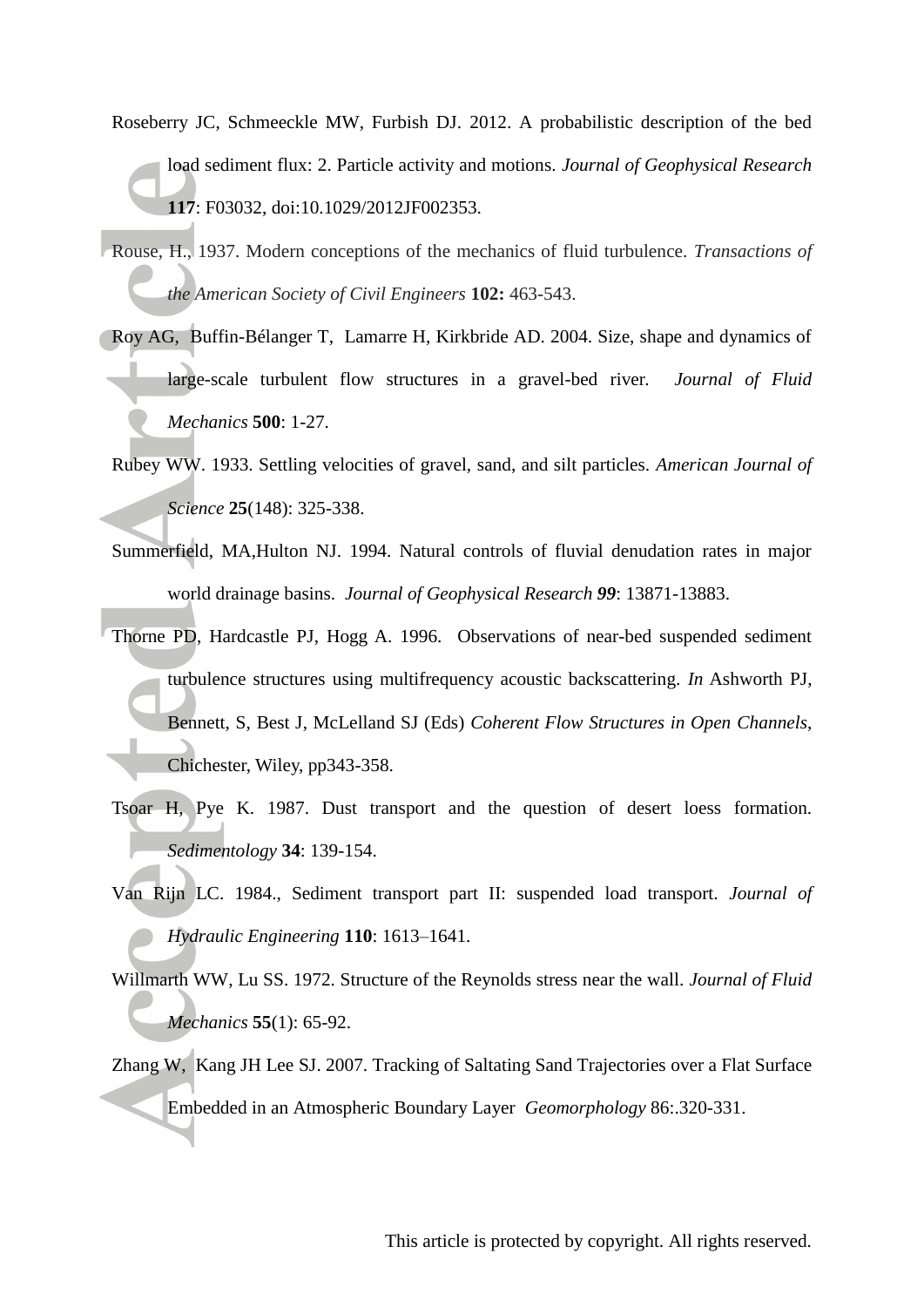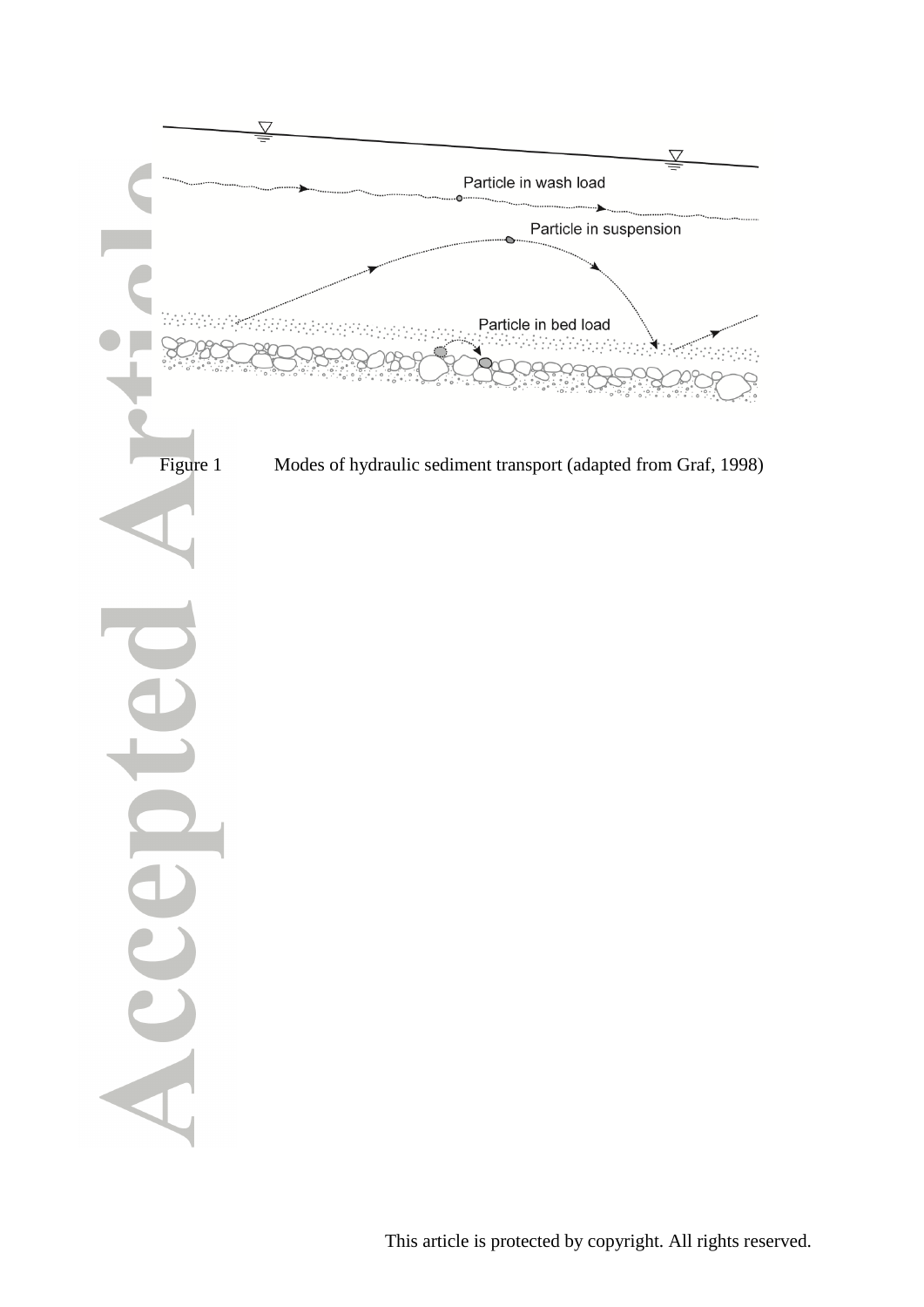